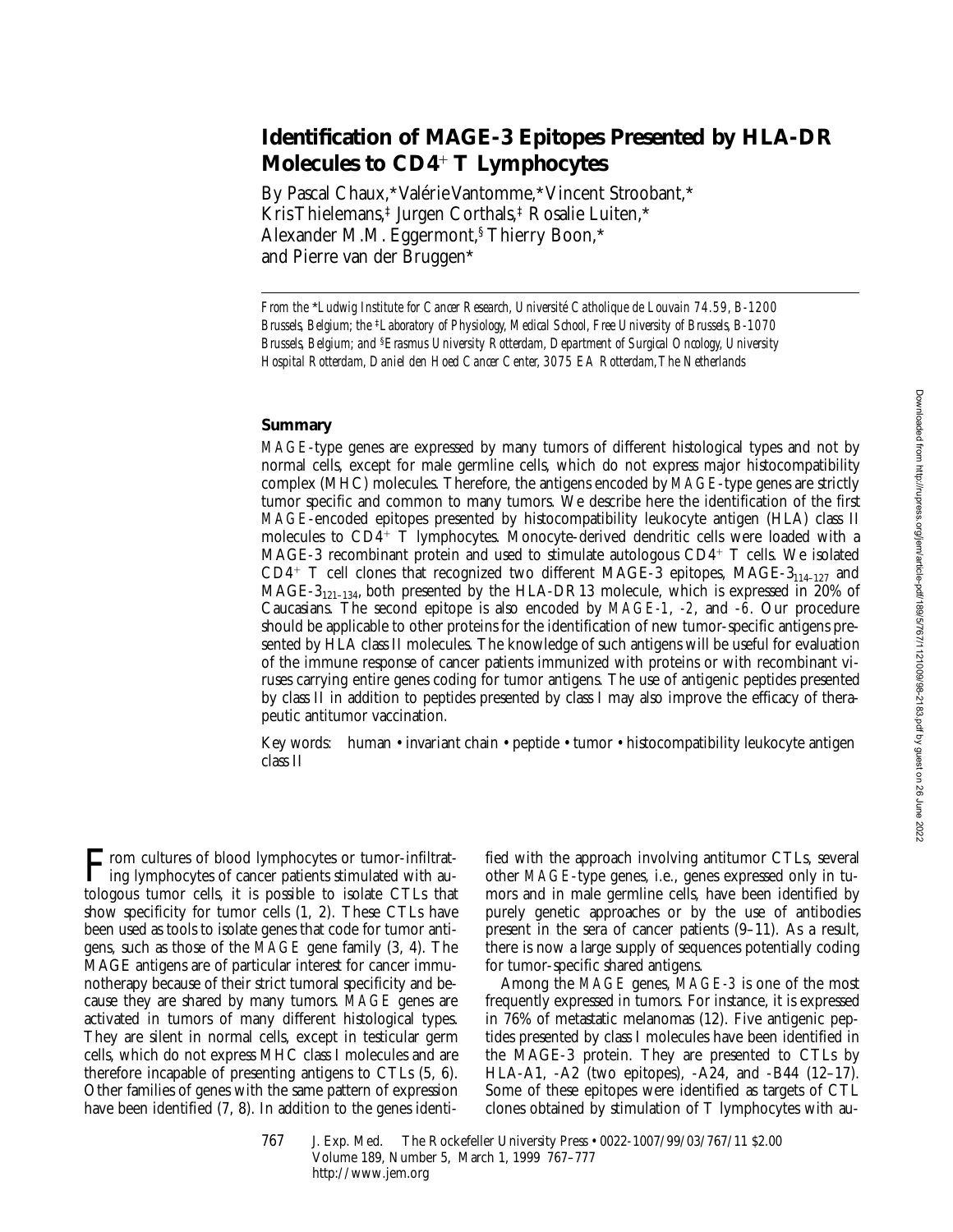tologous tumor cells. Others were identified by "reverse immunology" approaches, based on the knowledge of gene sequences and in vitro stimulation of lymphocytes of noncancerous individuals with candidate peptides considered likely to bind to a given HLA. *MAGE-3* codes for a protein of 315 amino acids, and it is very likely that many other peptides derived from MAGE-3 bind to various HLA molecules and hence could be additional target antigens for an antitumor CTL response.

So far, the identification of tumor antigens has focused mainly on antigens recognized by CTLs, almost all of which are  $CD8^+$ , even though the importance of  $CD4^+$  T cells in antitumor response has been demonstrated in numerous animals models (18–21). Only a few examples of antigens recognized by  $CD4^+$  T cells on human tumors have been described.  $\text{CD4}^+$  T cells that were raised in vitro against a peptide centered on the fusion region of bcr-abl were found to recognize HLA-DR4 leukemic blasts expressing bcr-abl (22). The same approach had been previously used to identify an epitope presented by HLA-DQ7 molecules in a mutated region of K-*ras* (23). Antigenic peptides encoded by the melanocyte differentiation proteins tyrosinase and gp100 have also been identified (24–26).

No antigen presented by a class II molecule has yet been reported for a *MAGE-*type gene. In an attempt to characterize such an antigen for *MAGE-3*, we used monocytederived dendritic cells loaded with a MAGE-3 recombinant protein to stimulate autologous  $CD4^+$  T cells. We report here the identification of MAGE-3 epitopes presented by HLA-DR molecules.

#### **Materials and Methods**

*Cell Lines, Media, and Reagents.* The EBV-transformed B (EBV-B) cell lines and tumor cell line MZ2-MEL.43 were cultured in IMDM (GIBCO BRL) supplemented with 10% FCS (GIBCO BRL), 0.24 mM l-asparagine, 0.55 mM l-arginine, 1.5 mM l-glutamine (AAG), 100 U/ml penicillin, and 100  $\mu$ g/ml streptomycin. The PhoenixAMPHO cell line (provided by Dr. Nolan, Stanford University, Stanford, CA) is a high-titer amphotropic retrovirus–producing cell line that was generated by stable transfection of 293T cells with a Moloney GagPol-IRES-Lyt 2 construct with a Rous sarcoma virus (RSV) promoter and a pPGK hygro selectable marker. These cells were then stably transfected with the Moloney amphotropic envelope gene driven by a CMV promoter and coselected with the diphtheria toxin resistance gene (pHED-7). This producer cell line is helper virus–free. PhoenixAMPHO cells were cultured in DMEM (Life Technologies) supplemented with 10% heat-inactivated FCS, 2 mM l-glutamine, and antibiotics.

Human recombinant IL-2 was purchased from Eurocetus, IL-7 from Genzyme, GM-CSF from Schering Plough, and TNF- $\alpha$ from R&D Systems. Human recombinant IL-4, IL-6, and IL-12 were produced in our laboratory.

*MAGE-3 Protein.* The recombinant MAGE-3 protein was produced by SmithKline Beecham Pharmaceuticals. The fulllength MAGE-3 sequence, preceded by the amino acid  $(aa)^1$  se-

quence MHHHHHHHGG, was engineered into a vector bearing the pMB1 replicon and the PL short promoter. This vector was used to transform *Escherichia coli* strain AR58 (27). Bacteria were grown in LB medium containing 50  $\mu$ g/ml kanamycin at 30°C. After heat induction, the MAGE-3 expression product became detectable as a 46-kD band when assayed by Western blot (SDS-PAGE 12.5%; revealed by a rabbit polyclonal antiserum to MAGE-3). Protein purification was carried out at room temperature, and involved the following steps: cell lysis and centrifugation, repeated washing of the centrifugation pellet followed by solubilization of the pellet containing MAGE-3, immobilized metal ion affinity chromatography, anion exchange chromatography, concentration, and dialysis. The resulting MAGE-3 protein was  $>95\%$  pure, as assessed by Coomassie blue staining.

*Construction of pMFG-Ii.MAGE-3.* The plasmid IipSV51L, containing a cDNA encoding the human invariant chain (Ii), was provided by Dr. J. Pieters (Basel Institute for Immunology, Basel, Switzerland). The MFG plasmid was provided by Dr. O. Danos (Somatix Therapy Corp., Alameda, CA). The MFG retroviral vector is derived from the Moloney murine leukemia virus, which lacks a drug resistance marker and does not express any other potential antigenic protein except for the inserted cDNA (28). The cDNA encoding the  $NH_2$ -terminal end (i.e., the cytoplasmic tail and the transmembrane region) of the human (hu)-Ii polypeptide (residues 1–80) was amplified by PCR using IipSV51L as the template. The following primers were used: hu-Ii sense, 5'-TTT*CCATGG*ATGACCAGCGCGAC-3', and hu-Ii antisense, 5'-TTTGGATCCGGAAGCTTCATGCGCAG-GTTC-3' (the recognition sites for NcoI and BamHI are in italics). The PCR product was cloned into pCR2.1 and sequenced. The NcoI-BamHI amplification product was cloned into pMFG and opened with the enzymes NcoI and BamHI, resulting in pMFG-Ii. A BglII recognition site, replacing the ATG codon and in frame with the BamHI site at the 3' end of the truncated Ii-cDNA, was introduced at the 5' end of the MAGE-3 cDNA by PCR using the following primers: BglII sense, 5'-TTTA-GATCTTGAGCAGAGGAGTCAGC-3', and BglII antisense: 5'-CCCAGATCTTCACTCTTCCCCCTCTCTC-3' (the recognition sites for BglII are in italics). The PCR product (BglII. MAGE-3.BglII) was cloned into pCR2.1 and sequenced. The recombinant plasmid, pMFG-Ii, was reopened with BamHI, and the BglII.MAGE-3.BglII amplification product was ligated to the compatible ends. Recombinant plasmids containing the MAGE-3 cDNA in frame and in the right orientation were identified by restriction fragment analysis.

*Production of High-titer Ii.MAGE-3–encoding Recombinant Retrovirus.* The MAGE-3–encoding retroviral vector plasmid MFG-Ii.MAGE-3 was introduced into the PhoenixAMPHO packaging cells by transfection. The transfection procedure is a modification of the calcium phosphate–mediated transfection protocol of Graham and Van der Eb (29). 24 h before transfection, PhoenixAM-PHO cells were plated in cell growth medium in a 75-cm<sup>2</sup> tissue culture flask (Falcon; Becton Dickinson Labware). After adding the cells, the flask was gently shaken forward and backward to distribute cells evenly in the flask bottom. The cells were incubated at  $37^{\circ}$ C and  $5\%$  CO<sub>2</sub>. At the time of transfection, when the cells should have reached a confluence of 70–80%, the medium was removed and replaced by 14 ml fresh PhoenixAMPHO cell growth medium containing 25 mM chloroquine (Sigma). A transfection cocktail was prepared in a 50-ml tube by adding 40  $\mu$ g retroviral vector plasmid DNA to water and diluting to  $1,575 \mu$ l final vol. To this DNA solution 225  $\mu$ l of 2 M CaCl<sub>2</sub> was added. <sup>1</sup>Abbreviations used in this paper: aa, amino acid(s); Ii, invariant chain(s). Then,  $1,800 \mu$  of  $2 \times$  HeBS (50 mM Hepes, 10 mM KCl, 12 mM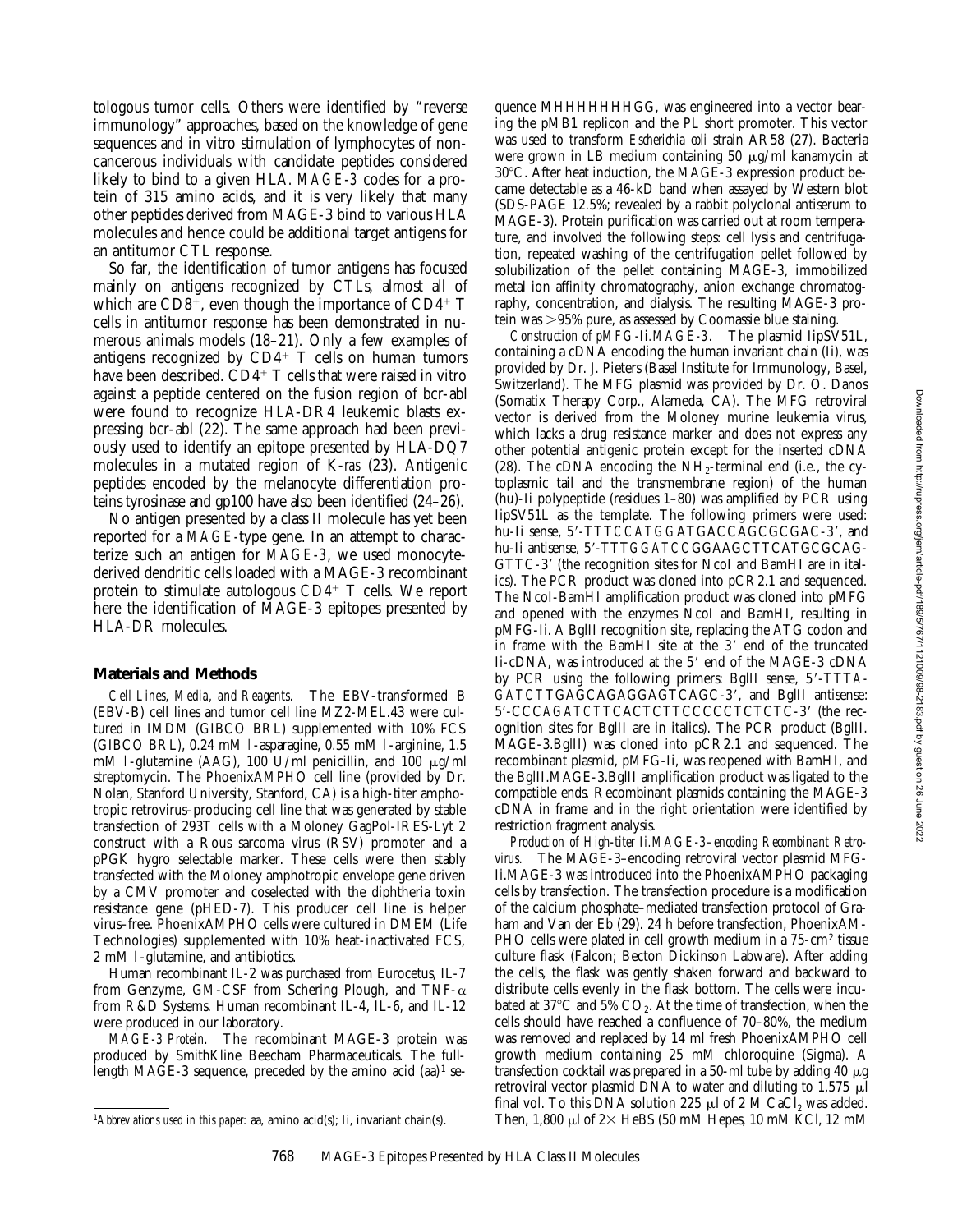dextrose, 280 mM NaCl, and 1.5 mM  $Na<sub>2</sub>HPO<sub>4</sub>$  dissolved in distilled water, filtered through a  $0.2$ - $\mu$ m filter, and stored at  $-20^{\circ}$ C) was added in drops to the DNA/CaCl<sub>2</sub> solution by bubbling vigorously for 15 s with an automatic pipette. The DNA/ CaCl<sub>2</sub>/HeBS mix was added immediately in drops onto the cells, and the flask was gently swirled to ensure uniform mixing of  $DNA/CaPO<sub>4</sub>$  particles. The cells were incubated at 37°C/5%  $CO<sub>2</sub>$  for 7–9 h, and the chloroquine-containing medium was changed for fresh PhoenixAMPHO cell growth medium. Approximately 24 h before the harvest of the retroviral supernatant, the PhoenixAMPHO medium was removed and gently replaced by 9 ml of IMDM containing only 2.5% FCS. The retroviral supernatant was harvested 48 h after transfection by removing the medium from the cells and filtering through a  $0.45$ - $\mu$ m filter to remove cell debris. After harvest and filtration, the virus-containing medium was kept on ice, aliquoted in appropriate volumes in 15-ml polypropylene tubes, and stored at  $-80^{\circ}$ C.

*Retroviral Transduction of Cell Lines.* Target cells were resuspended in 60-mm tissue culture plates (Falcon) at a density of 106 cells in 4 ml of infection cocktail containing 50% viral supernatant in growth medium and  $6 \mu g/ml$  of protamine sulfate. The plates were centrifuged for 2 h at  $32^{\circ}$ C and 1,200 rpm, followed by another 2 h of incubation in a humidified incubator at  $37^{\circ}$ C. Cells were then transferred to 4 ml of growth medium. This transduction cycle was carried out immediately after plating the cells and was repeated at 24 and 48 h.

*Dendritic Cells.* Blood cells were collected as buffy coat preparations from hemochromatosis patients. PBMCs were isolated by Lymphoprep (Nycomed Pharma) density gradient centrifugation. To generate autologous dendritic cells, PBMCs were depleted from T lymphocytes by rosetting with sheep erythrocytes (Bio Mérieux) treated with 2-aminoethylisothiouronium (Sigma). The lymphocyte-depleted PBMCs were left to adhere for 2 h at 37°C in culture flasks (Falcon) at a density of  $2 \times 10^6$  cells/ml in RPMI 1640 medium supplemented with AAG and 1% autologous plasma (hereafter referred to as complete RPMI medium). Nonadherent cells were discarded, and adherent cells were cultured in the presence of IL-4 (100 U/ml) and GM-CSF (100 ng/ ml) in complete RPMI medium. Cultures were fed on days 2 and 4 by replacing half of the medium with fresh medium plus IL-4 (100 U/ml) and GM-CSF (100 ng/ml). On day 5, the nonadherent cell population was used as a source of enriched dendritic cells.

*CD4*1 *Responder T Cells.* Rosetted T cells were treated with NH<sub>4</sub>Cl (160 mM) to lyse the sheep erythrocytes and washed.  $CD4$ <sup>+</sup> T lymphocytes were isolated from rosetted T cells by negative selection using an anti-CD8 mAb coupled to magnetic microbeads (Miltenyi Biotech) and by sorting through a MACS®, as recommended by the manufacturer. The lymphocytes were frozen and then thawed the day before the coculture with dendritic cells.

*Mixed Lymphocyte/Dendritic Cell Culture.* Autologous dendritic cells  $(5 \times 10^5/\text{ml})$  were incubated at 37°C, 5% CO<sub>2</sub> for 18–20 h in complete medium supplemented with IL-4 (100 U/ ml), GM-CSF (100 ng/ml), and TNF- $\alpha$  (1 ng/ml) in the presence of the recombinant MAGE-3 protein  $(20 \mu g/ml)$ . Cells were washed and added at 104 per round-bottomed microwell to  $10^5$  CD4<sup>+</sup> lymphocytes in 200  $\mu$ l IMDM supplemented with AAG and 10% human serum (hereafter referred to as complete IMDM) in the presence of IL-6  $(1,000 \text{ U/ml})$  and IL-12  $(10 \text{ ng/m})$ ml). The  $CD4^+$  lymphocytes were restimulated on days 7, 14, and 21 with autologous dendritic cells freshly loaded with the MAGE-3 protein and were grown in complete IMDM supplemented with IL-2 (10 U/ml) and IL-7 (5 ng/ml). Due to the limited supply of dendritic cells for melanoma patient 7002, we used only  $6 \times 10^3$  dendritic cells instead of 10<sup>4</sup> and restimulations were performed on days 10 and 20 instead of 7, 14, and 21. The microcultures containing proliferating  $CD4+T$  cells were assessed on days 35–37 for their capacity to produce TNF and/or IFN- $\gamma$ when stimulated with autologous EBV-B cells loaded with protein MAGE-3. Autologous EBV-B cells were incubated for 18–20 h in the presence of 20  $\mu$ g/ml of protein MAGE-3, or OVA (Sigma) as a negative control. Protein-pulsed EBV-B cells were washed and distributed at 5,000 cells per round-bottomed microwell together with 2,500 CD4<sup>+</sup> T lymphocytes in 150  $\mu$ l of complete IMDM supplemented with IL-2 (25 U/ml). After 20 h, the supernatant was collected and its TNF content was determined by testing its cytotoxic effect on WEHI-164 clone 13 cells (30) in a MTT colorimetric assay (31, 32). IFN- $\gamma$  released in the supernatant was measured by ELISA using reagents from Medgenix Diagnostics-Biosource. Inhibition with mAbs W6/32 (anti–HLA class I) or 2B6 (anti–HLA-DR) was performed by addition of a 1:20 dilution of ascites during the experiment.

*CD4*1 *T Cell Clones.* The microcultures that recognized cells loaded with the MAGE-3 protein were cloned by limiting dilution, using as stimulating cells either the autologous EBV-B cell line loaded with the MAGE-3 protein or the autologous EBV-B cell line transduced with a retrovirus encoding Ii.MAGE-3. Allogeneic EBV-B cells (LG2-EBV) were added as feeder cells.  $CD4+$  T cell clones were grown in complete IMDM supplemented with IL-2 (50 U/ml), IL-7 (5 ng/ml), and 0.5  $\mu$ g/ml purified PHA (HA 16; Murex Diagnostics). The clones were supplemented with fresh culture medium once a week and passaged with feeder cells (1.5  $\times$  10<sup>6</sup> allogeneic PBLs plus 5  $\times$  10<sup>5</sup> LG2-EBV per well in a 24-well plate) at 1–2-wk intervals. Occasionally, clones were restimulated with  $2 \times 10^5$  autologous EBV-B cells transduced with Ii.MAGE-3 as stimulating cells and 106 LG2-EBV. Established CD4+ T cell clones were then tested for TNF and/or IFN- $\gamma$  production after stimulation with autologous EBV-B cells pulsed with protein MAGE-3 and MAGE-3– derived peptides.

*Recognition Assays with Peptides.* Peptides were synthesized on solid phase using  $F$ -moc for transient  $NH_2$ -terminal protection and were characterized using mass spectrometry. All peptides were  $>80\%$  pure, as indicated by analytical HPLC. Lyophilized peptides were dissolved in DMSO and used at a concentration of 5  $\mu$ g/ml. EBV-B cells were incubated for 2 h at 37 $\degree$ C in the presence of the different peptides, the indicated concentrations representing their concentrations during the incubation step. They were distributed at 5,000 cells per round-bottomed microwell together with 2,500 CD4<sup>+</sup> T lymphocytes in 150  $\mu$ l of complete IMDM supplemented with IL-2 (25 U/ml). Supernatants were harvested after 20 h and assessed for TNF and/or  $IFN-\gamma$ production. The results represent the average of duplicate or triplicate cultures.

*Recognition Assays with Cell Lysates.* The MAGE-3 cDNA sequence cloned into expression vector pCEP-4 was transiently transfected into the 293-EBNA cell line by Lipofectamine® (GIBCO BRL). In brief,  $5 \times 10^4$  293-EBNA cells per flat-bottomed microwell were transfected with  $pCEP4-MAGE-3$  and 1  $\mu$ l of Lipofectamine® in Optimem medium (GIBCO BRL). After 24 h, transfected 293-EBNA cells were lysed in 50  $\mu$ l of complete RPMI medium by three cycles of rapid freeze–thawing. Monocyte-derived dendritic cells expressing HLA-DR13 molecules were then added  $(1.5 \times 10^4 \text{ cells per well})$  to the lysates of transfected 293-EBNA cells and kept at  $37^{\circ}$ C for 24 h. The den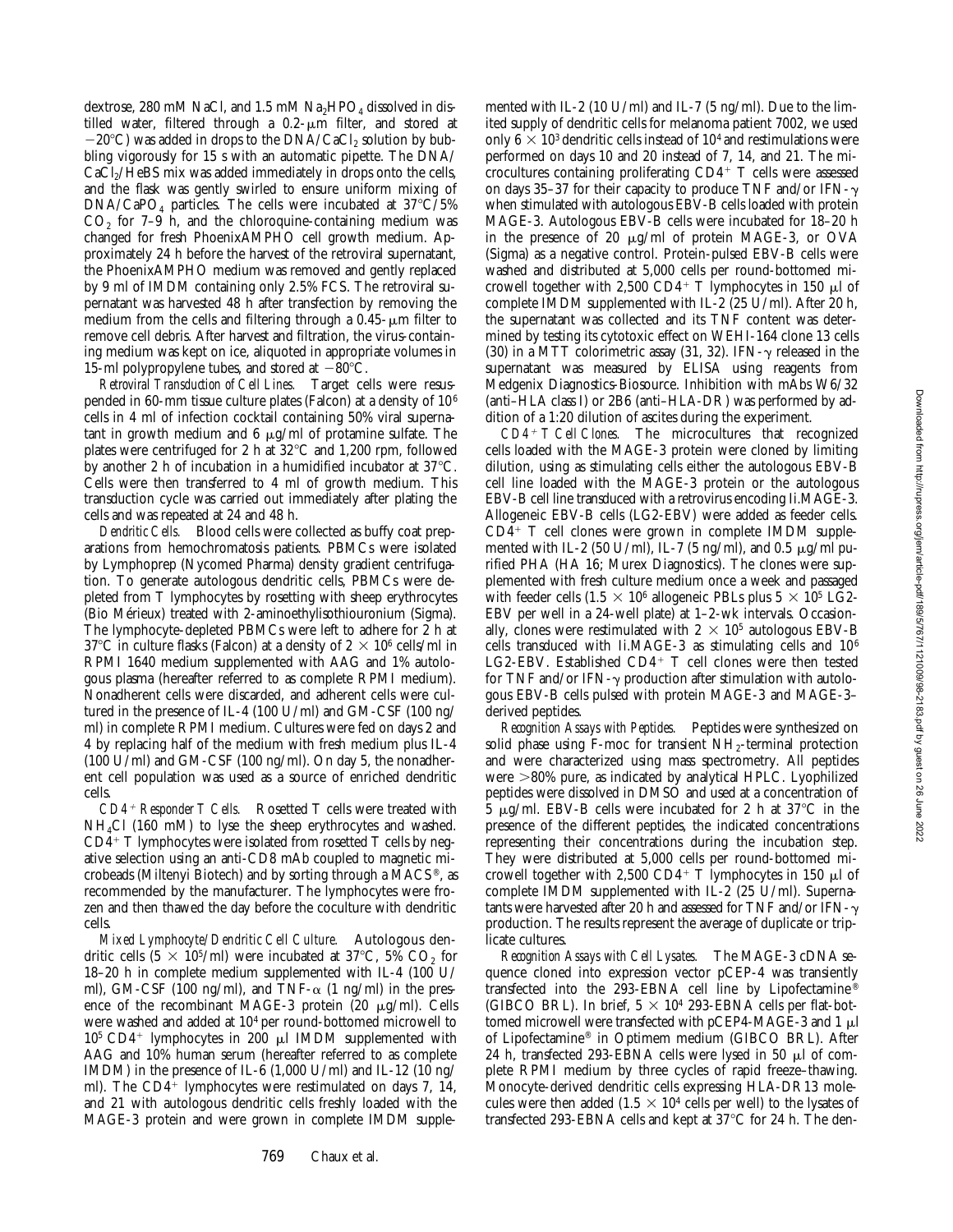dritic cells were then washed, and  $2.500$  CD4<sup>+</sup> lymphocytes were added in 150  $\mu$ l of complete IMDM supplemented with IL-2 (25 U/ml). Supernatants were harvested after 20 h and assessed for IFN- $\gamma$  production.

### **Results**

Blood monocytes were cultured in medium supplemented with GM-CSF and IL-4 to favor their differentiation into dendritic cells (Fig. 1). Autologous plasma was used to avoid loading the dendritic cells with bovine or allogeneic proteins. After 5 d, the dendritic cells were incubated overnight with 20  $\mu$ g/ml of a MAGE-3 protein produced in  $E$ . *coli* and with TNF- $\alpha$  to induce their maturation. 96 microcultures were set up with 10<sup>5</sup> autologous responder  $CD4+T$  cells and  $10<sup>4</sup>$  dendritic cells loaded with protein MAGE-3 as stimulator cells. IL-6 and IL-12 were added during the first week to activate the T cells. The responder T cells received three additional weekly restimulations with dendritic cells pulsed with protein MAGE-3 in the presence of IL-2 and IL-7. After a resting period of 2 wk, the responder cells of each microculture were tested on day 35 for TNF or, more often, for IFN- $\gamma$  production after stimulation for 20 h with autologous EBV-B cells loaded with protein MAGE-3.

*CD4*<sup>1</sup> *T Cell Clones Directed against a MAGE-3 Antigen.*  $CD4+T$  cells of hemochromatosis patient LB 1555, stimulated with dendritic cells loaded with protein MAGE-3, were tested for their ability to produce TNF upon stimulation with EBV-B cells loaded with either protein MAGE-3 or OVA. It was possible to measure the production of TNF by the T cells because, contrary to most EBV-B cell lines, that of patient LB 1555 did not produce TNF. The microculture (B6 in Fig. 2) that produced the highest level of TNF after stimulation with protein MAGE-3 was cloned by limiting dilution using autologous EBV-B cells loaded with protein MAGE-3 as stimulator cells. These stimulator cells were used for the cloning step because of the limited

supply of autologous dendritic cells. A positive  $CD4$ <sup>+</sup> clone was obtained, referred to hereafter as clone 37. It recognized autologous EBV-B cells loaded with protein MAGE-3. Even though the protein, which had been produced in bacteria, was  $>95\%$  pure, we could not at this stage exclude the possibility that clone 37 recognized a bacterial contaminant. Therefore, we prepared a set of peptides of 16 aa, which overlapped by 12 and covered the entire MAGE-3 protein sequence. Each of these peptides was incubated with autologous EBV-B cells and tested for recognition by clone 37. We identified two overlapping peptides, MAGE-3<sub>111-126</sub> and MAGE-3<sub>115-130</sub> (see below), that stimulated production of both TNF (data not shown) and IFN- $\gamma$  (Fig. 3 A). This demonstrated unambiguously that clone 37 recognized a MAGE-3 antigen and not a contaminant.

A CD4<sup>+</sup> clone was obtained from another microculture which was also very well stimulated by cells loaded with protein MAGE-3 (F3 in Fig. 2). However, here the screening with the set of overlapping MAGE-3 peptides was negative. We found that the antigen recognized by this  $CD4<sup>+</sup>$ clone was present in an HPLC fraction other than the one containing the MAGE-3 protein (data not shown). Our tentative conclusion is that this clone recognizes a bacterial contaminant.

Additional  $CD4<sup>+</sup>$  clones were obtained from five independent microcultures, set up with cells from another hemochromatosis patient. Their ability to recognize cells loaded with protein MAGE-3 appeared to decrease upon further purification of the protein by HPLC. Two of these clones were also tested for their response to the set of MAGE-3 peptides, with negative results, suggesting further that they recognized a contaminant in the MAGE-3 batch. Therefore, it appears that bacterial contaminants in this MAGE-3 protein batch were more likely to activate  $CD4^+$ T cells than was MAGE-3 itself, so that  $CD4^+$  clones specific for MAGE-3 constituted only a minor fraction of the clones obtained with this procedure.



**Figure 1.** Overview of the procedure used to obtain anti–MAGE-3 CD4<sup>+</sup> T cell clones.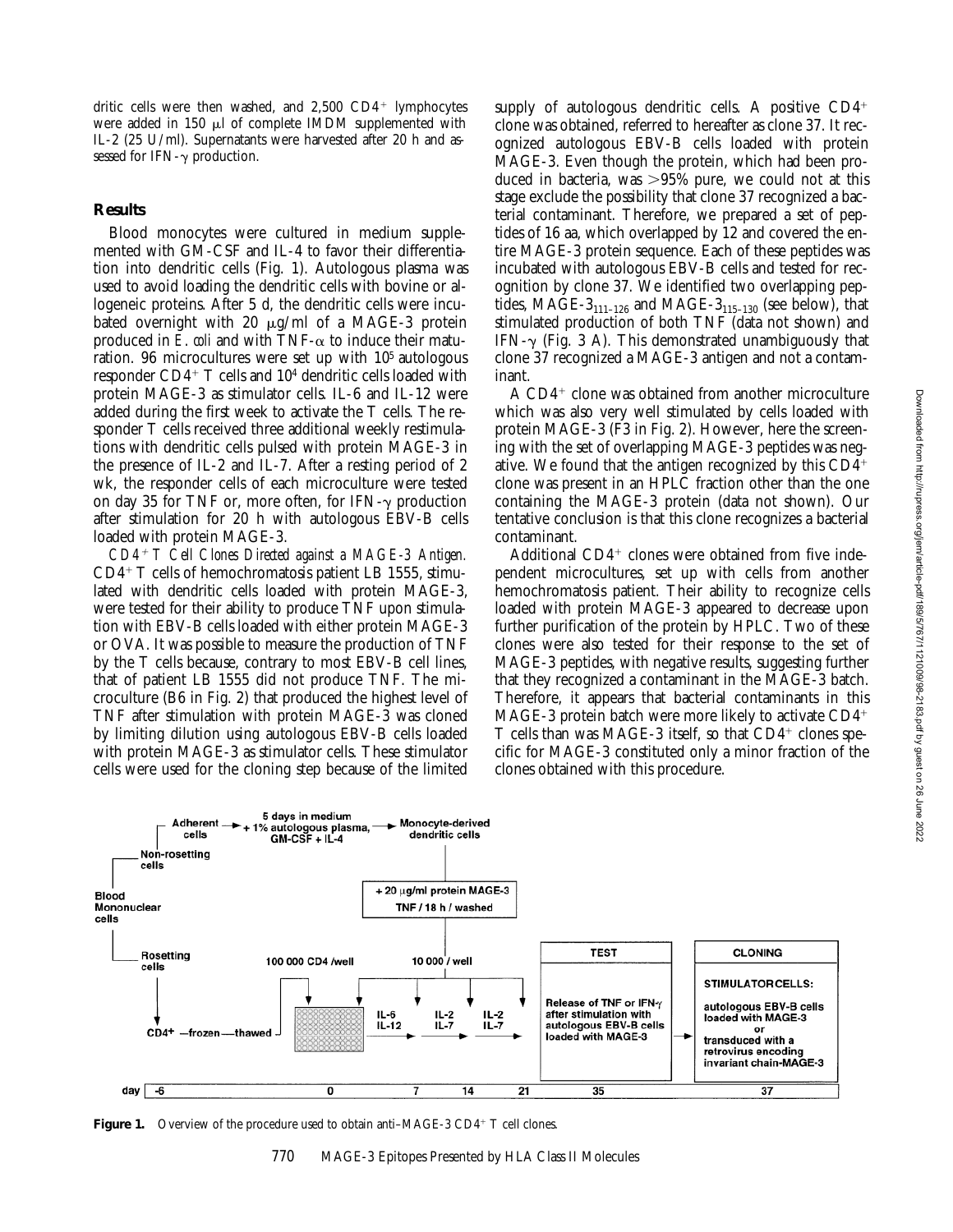

**Figure 2.** Production of TNF by CD4+ T cells stimulated with autologous EBV-B cells incubated with protein MAGE-3. EBV-B cells from hemochromatosis patient LB 1555 were incubated with 20  $\mu$ g/ml of OVA or MAGE-3 protein for 20 h. 5,000 cells were distributed in microwells to which an aliquot of each of the 96 CD4 microcultures was added  $(\sim3,000$  effector cells). TNF production was estimated after overnight culture, by the toxicity of the supernatants for the TNF-sensitive WEHI 164-13 cells. The dots represent the average result obtained with two aliquots of each CD4 microculture.

*Clone 37 Recognizes Peptide AELVHFLLLKYRAR on HLA-DR13.* CD4<sup>+</sup> clone 37 recognized two peptides which overlapped by 12 aa, namely RKVAELVHFLL-LKYRA (aa 111–126) and ELVHFLLLKYRAREPV (aa 115–130) (Fig. 3 A). The recognition by clone 37 of cells loaded with protein MAGE-3 was abolished by an anti– HLA-DR antibody (data not shown). Patient LB 1555 was serologically typed DR3, DR13, and DR52. To identify the presenting HLA-DR molecule, we tested additional EBV-B cell lines expressing DR3, DR13, or DR52. All and only those expressing DR13 were able to present the MAGE-3<sub>111-126</sub> and MAGE-3<sub>115-130</sub> peptides to clone 37 (Table I). 31 different HLA-DR13 alleles have been described to date (33). LB 1555 expresses the DRB1\*1302 allele, and the other DR13 cell lines tested express DRB1\* 1301 or DRB1\*1302, the latter two representing 80% of the HLA-DR13 alleles.

**Table I.** *HLA-DR13 Cells Present the Two Peptides MAGE-3*<sub>111–126</sub> and *MAGE-3*<sub>115–130</sub> to  $CD4^+$  Clone 37

| EBV-B         | Serological<br>specificity             | IFN- $\gamma$ production by clone 37<br>stimulated with peptide |                                                     |
|---------------|----------------------------------------|-----------------------------------------------------------------|-----------------------------------------------------|
| cell line     |                                        |                                                                 | MAGE-3 <sub>111-126</sub> MAGE-3 <sub>115-130</sub> |
|               | DR13 positive                          | pg/ml                                                           |                                                     |
| LB 1555       | $DR3+DR52+$                            | >4,000                                                          | >4,000                                              |
| LB 1118       | $DR3+DR52+$                            | 3.761                                                           | 3.909                                               |
| LB 1622       | $DR3-DR52+$                            | 1,731                                                           | 1,349                                               |
| <b>OMW</b>    | $DR3-DR52+$                            | >4.000                                                          | >4.000                                              |
| MZ2.          | DR3-DR52-                              | 3.429                                                           | 3.096                                               |
|               | DR13 negative                          |                                                                 |                                                     |
| <b>BM16</b>   | $DR3$ <sup>-</sup> $DR52$ <sup>+</sup> | 99                                                              | 120                                                 |
| <b>BOB</b>    | $DR3-DR52+$                            | 128                                                             | 101                                                 |
| <b>BOLETH</b> | DR3-DR52+                              | 77                                                              | 67                                                  |

Autologous LB 1555 EBV or allogeneic EBV-B cells were incubated for 2 h with 5  $\mu$ g/ml of peptides MAGE-3<sub>111-126</sub> and MAGE-3<sub>115-130</sub>, and washed. Clone 37 was then incubated for 20 h with 5,000 peptide-pulsed EBV-B cells. IFN- $\gamma$  released in the supernatant was measured by ELISA.

Unlike the peptides presented by class I molecules, those presented by class II usually vary in length and tolerate extensions at both the  $NH<sub>2</sub>$  and COOH termini because they are not fixed by their ends in the groove (34). Therefore, it is difficult to define the length of those peptides precisely. We tested a large number of MAGE-3 peptides of different lengths (data not shown) and concluded that the shortest peptide well recognized by clone 37 is AELVHFLLLK-YRAR (aa 114–127; Fig. 3 B). Half-maximum value of stimulation was obtained by incubating the stimulator cells with 10 nM of this peptide. This compares favorably with the results obtained with other epitopes recognized on HLA class II molecules by  $CD4+T$  cells: a minimum of 30 nM of a bcr-abl peptide was needed to induce a significant proliferation of an anti-bcr-abl  $CD4^+$  cell line, whereas 330 nM of peptide p21-*ras* was required for anti–p21-*ras*  $CD4^+$  clones (22, 23).



recognized by clone 37. (A) Stimulation of clone 37 by two overlapping MAGE-3 peptides. Autologous EBV-B cells were incubated for 2 h with different concentrations of the peptides. Clone 37 (2,500 cells) was then cocultured with 5,000 peptide-pulsed cells for 20 h. IFN- $\gamma$  production in the supernatant was measured by ELISA. (B) Stimulation by the shortest peptide recognized by clone 37. Conditions were as in A.

**Figure 3.** MAGE-3 peptides

771 Chaux et al.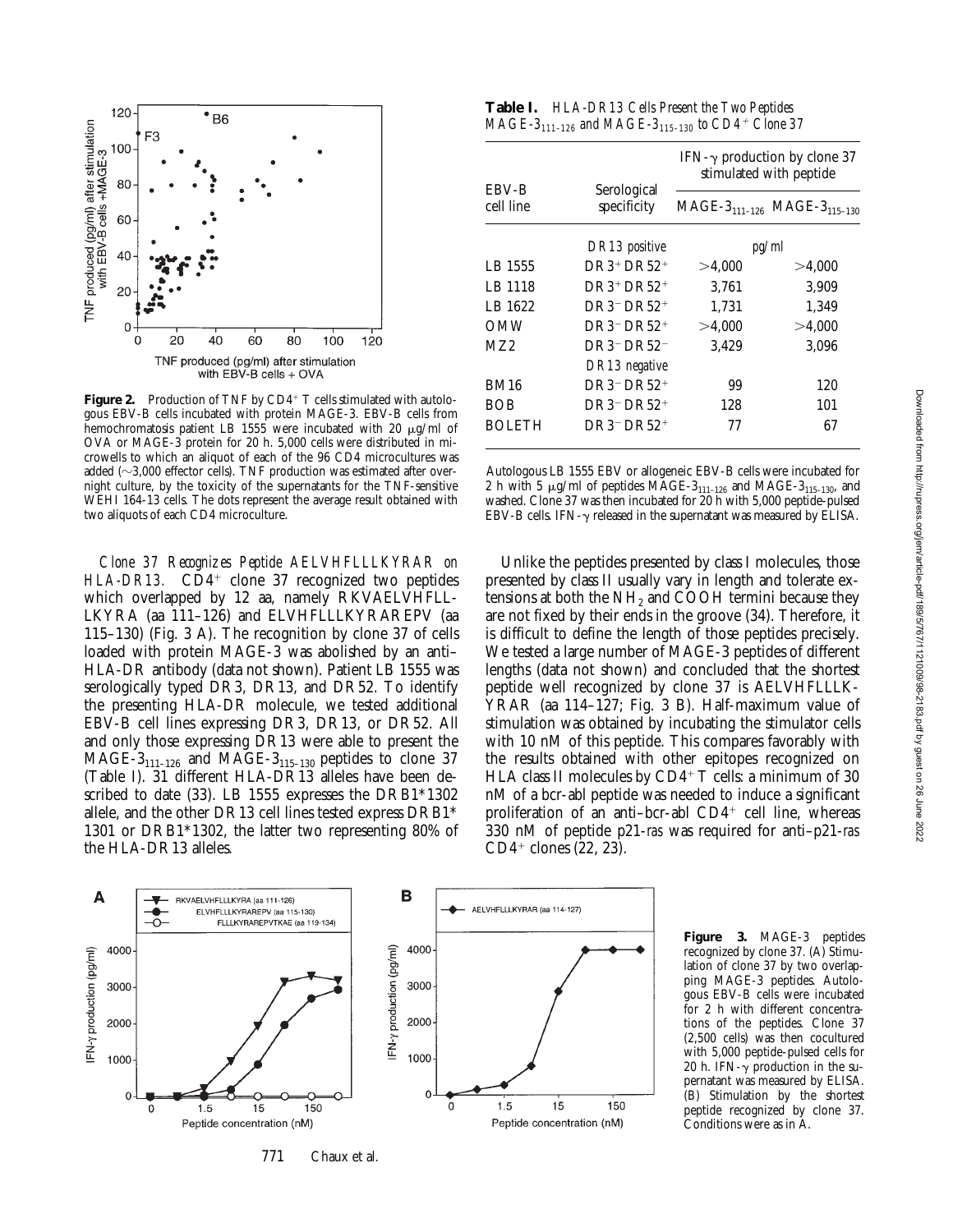

*Dendritic Cells Incubated with Cell Lysates Present the MAGE-3 Antigen.* We tested dendritic cells, incubated with decreasing concentrations of MAGE-3 protein, for their ability to stimulate clone 37 (Fig. 4 A). Half-maximum production of IFN- $\gamma$  was obtained when 10<sup>4</sup> dendritic cells were preincubated in a volume of 100  $\mu$ l with 30 ng of the protein, which is approximately the amount present in  $2 \times 10^4$  MZ2-MEL.43 tumor cells (Godelaine, D., personal communication). This suggested that a dendritic cell, having endocytosed debris of just one or a few tumor cells expressing MAGE-3, would be capable of stimulating anti-MAGE-3  $CD4^+$  T cells. To test further the ability of dendritic cells to process debris of cells expressing MAGE-3, 293-EBNA cells transiently transfected with the *MAGE-3* gene were lysed and incubated for 24 h with HLA-DR13 dendritic cells. These cells stimulated clone 37 (Fig. 4 B). The amount of IFN- $\gamma$  released by clone 37 increased with the amount of plasmid used for the transfection.

*Presentation of the Antigen by Cells Expressing the Ii. MAGE-3 Construct.* A melanoma cell line which expresses HLA-DR13 and MAGE-3 was unable to stimulate the release of IFN- $\gamma$  by clone 37, unless it was pulsed with the MAGE- $3_{115-130}$  peptide (Fig. 5 A). This suggests that the MAGE-3 protein synthesized endogenously does not reach the class II presentation pathway. It has been reported that signals within the Ii could be used to target endogenously synthesized protein to the class II antigen-processing compartments. The expression of several constructs, which en-

**Figure 4.** Presentation of the MAGE-3 antigen by dendritic cells incubated with purified protein or cell lysates. (A) HLA-DR13 dendritic cells were cultured for 24 h with different concentrations of MAGE-3 protein. The cells were washed, then incubated with 2,500 cells per well of clone 37. IFN- $\gamma$  production was measured after 20 h by ELISA. The results shown represent the average of triplicate cultures. (B) 293-EBNA cells  $(5 \times 10^5 \text{ cells per well})$  were transfected with different doses of pCEP4-MAGE-3 mixed with Lipofectamine®. 24 h after transfection, the transfected cells were lysed by freeze–thawing. HLA-DR13 dendritic cells (105 cells per well) were cultured with lysates at the equivalent of 5 293-EBNA cells per dendritic cell for 24 h. The experiment was pursued as in A.

coded fusion proteins containing part of the mouse Ii followed by fragments of the OVA gene, generated OVA peptides recognized by murine  $CD4^+$  T cells on MHC class II molecules. The highest level of antigen presentation was obtained with a construct containing the sequence coding for the first 80 amino acids of the Ii (35). Accordingly, MZ2-MEL.43 cells were transduced with a retroviral construct encoding the first 80 amino acids of the human Ii fused with MAGE-3 (retro–Ii.MAGE-3). MZ2-MEL.43 cells transduced with retro–Ii.MAGE-3 stimulated a high production of IFN- $\gamma$  by clone 37, indicating that the Ii.MAGE-3 protein was processed through the class II presentation pathway (Fig. 5 A). HLA-DR13 EBV-B cells transduced with the same construct also stimulated clone 37 (Fig. 5 B). In contrast, HLA-DR13 EBV-B cells transduced with retro–MAGE-3 alone were unable to stimulate clone 37.

*Two Other CD4*1 *Clones Recognized a Neighboring MAGE-3 Peptide on HLA-DR13.*  $CD4^+$  T cells isolated from the blood of melanoma patient 7002, who had been immunized with the MAGE-3 protein, were stimulated with autologous dendritic cells loaded with MAGE-3 protein. After three restimulations, one microculture produced IFN- $\gamma$ upon stimulation with autologous EBV-B cells loaded with the protein.  $CD4^+$  clone 2 was isolated, which produced IFN- $\gamma$  upon stimulation with cells that were either loaded with MAGE-3 protein or transduced with Ii.MAGE-3, the latter proving that the clone was directed against MAGE-3 and not against a contaminant of the protein batch (Fig. 6 A).



IFN-γ production (pg/ml)

**Figure 5.** Recognition by clone 37 of cells expressing an Ii MAGE-3 construct. (A) MZ2-MEL.43 melanoma cells express both HLA-DR13 and MAGE-3. Cells were pulsed for 2 h with 5  $\mu$ g/ml of peptide  $MAGE-3<sub>115-130</sub>$  and washed, or transduced with a retroviral construct encoding Ii.MAGE-3. (B) MZ2-EBV cells express HLA-DR13. As a positive control for stimulating cells, we incubated them for 20 h with 20 mg/ml of protein MAGE-3. MZ2-EBV cells were transduced with a retroviral construct encoding MAGE-3 alone or Ii.MAGE-3. Tumor cells (104) and EBV-B cells  $(5 \times 10^3)$  were distributed in microwells, and 2,500 cells of clone 37 were added. IFN- $\gamma$  production was measured after 20 h of coculture by ELISA. The results shown represent the average of triplicate cultures.

772 MAGE-3 Epitopes Presented by HLA Class II Molecules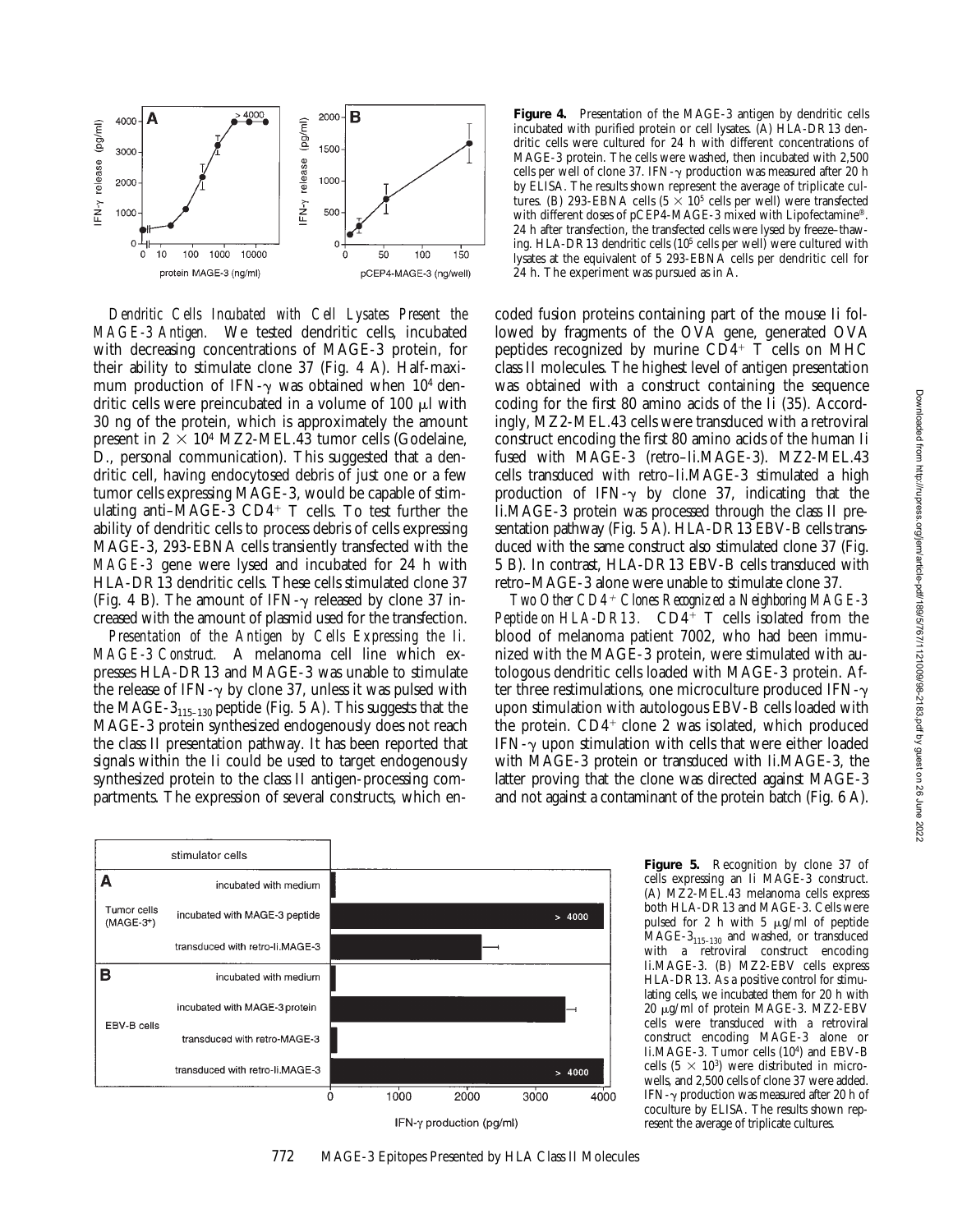

IFN-y production (pg/ml)



When the set of overlapping MAGE-3 peptides were tested for recognition by clone 2, peptide ELVH-FLLLKYRAREPV (aa 115–130) scored positive (Fig. 6 B). This peptide was shown previously to be recognized by clone 37, isolated from hemochromatosis patient LB 1555. However, peptide FLLLKYRAREPVTKAE (aa 119–134) scored positive with clone 2 but was not recognized by clone 37 (Fig. 7 B). Moreover, peptide RKVAELVHFLL-LKYRA (aa 111–126), previously shown to be recognized by clone 37, was not recognized by clone 2. This indicated clearly that clones 2 and 37 were directed against two adjacent but distinct epitopes. Several EBV-B cell lines were tested for their ability to present peptide  $MAGE-3_{119-134}$  to clone 2. All and only those expressing DR13 were capable of presenting the peptide (Table II). Patient 7002 expresses the DRB1\*1302 allele. We tested a large number of MAGE-3 peptides at different concentrations to identify



**Figure 7.** Stimulation of CD4 clone 2 by the MAGE- $3_{121-134}$ peptide. HLA-DR13 EBV-B cells were pulsed for 2 h with different concentrations of the peptide. Clones (2,500 cells) were incubated with 5,000 peptide-pulsed cells for 20 h. IFN-g production was measured by ELISA.

Figure 6. Clone 2 recognizes a different MAGE-3 epitope than clone 37. (A) Production of IFN- $\gamma$  by clone 2 stimulated with autologous EBV-B cells incubated with protein MAGE-3, or transduced with a retroviral vector encoding the Ii.MAGE-3 fusion protein. Autologous EBV-B cells were incubated for 20 h with 20  $\mu$ g/ml of the recombinant MAGE-3 protein. Clone 2 (2,500 cells) was incubated with 5,000 autologous EBV-B cells loaded with MAGE-3, or transduced with Ii.MAGE-3. IFN-g production was measured after 20 h by ELISA. The results shown represent the average of triplicate cultures. (B) HLA-DR13 EBV-B cells were incubated for 2 h with different concentrations of overlapping MAGE-3 peptides. The peptides were purified by HPLC, to compare accurately the efficacy of the different peptides used at the same concentrations. Clones (2,500 cells) were incubated with 5,000 peptide-pulsed cells for 20 h. IFN- $\gamma$  production was measured by ELISA. The results shown represent the average of triplicate cultures.

**Table II.** *HLA-DR13 Cells Present Peptide MAGE-3119–134 to CD4*1 *Clones 2 and 22*

|                 |                            | IFN- $\gamma$ production after<br>stimulation with pep-<br>tide MAGE- $3_{119-134}$ of |              |
|-----------------|----------------------------|----------------------------------------------------------------------------------------|--------------|
| EBV-B cell line | Serological<br>specificity | Clone 2                                                                                | Clone 22     |
|                 | DR13 positive              | pg/ml                                                                                  |              |
| 7002            | $DR1+DR52+$                | >4,000                                                                                 | >4,000       |
| LB 1158         | $DR1+DR52+$                | >4,000                                                                                 | 3,967        |
| LB 1118         | $DR1-DR52+$                | >4.000                                                                                 | 1,345        |
| LB 1622         | $DR1-DR52+$                | 3,993                                                                                  | 1,250        |
| <b>OMW</b>      | $DR1-DR52+$                | 3.153                                                                                  | 3,651        |
| MZ2             | $DR1+DR52-$                | >4,000                                                                                 | 2,030        |
|                 | DR13 negative              |                                                                                        |              |
| LKT3            | $DR1+DR52+$                | 0                                                                                      | 0            |
| <b>RSH</b>      | $DR1+DR52+$                | 0                                                                                      | $\mathbf{0}$ |
| <b>BM16</b>     | $DR1-DR52+$                | 12                                                                                     | 7            |
|                 |                            |                                                                                        |              |

EBV-B cells were incubated for 2 h with 1  $\mu$ g/ml of peptide MAGE- $3<sub>119–134</sub>$ , and washed. Clones 2 and 22 were then incubated for 20 h with 5,000 peptide-pulsed cells. IFN- $\gamma$  released in the supernatant was measured by ELISA. Among the DR13<sup>+</sup> cells, some were DRB1 $*1301$ and others were DRB1\*1302.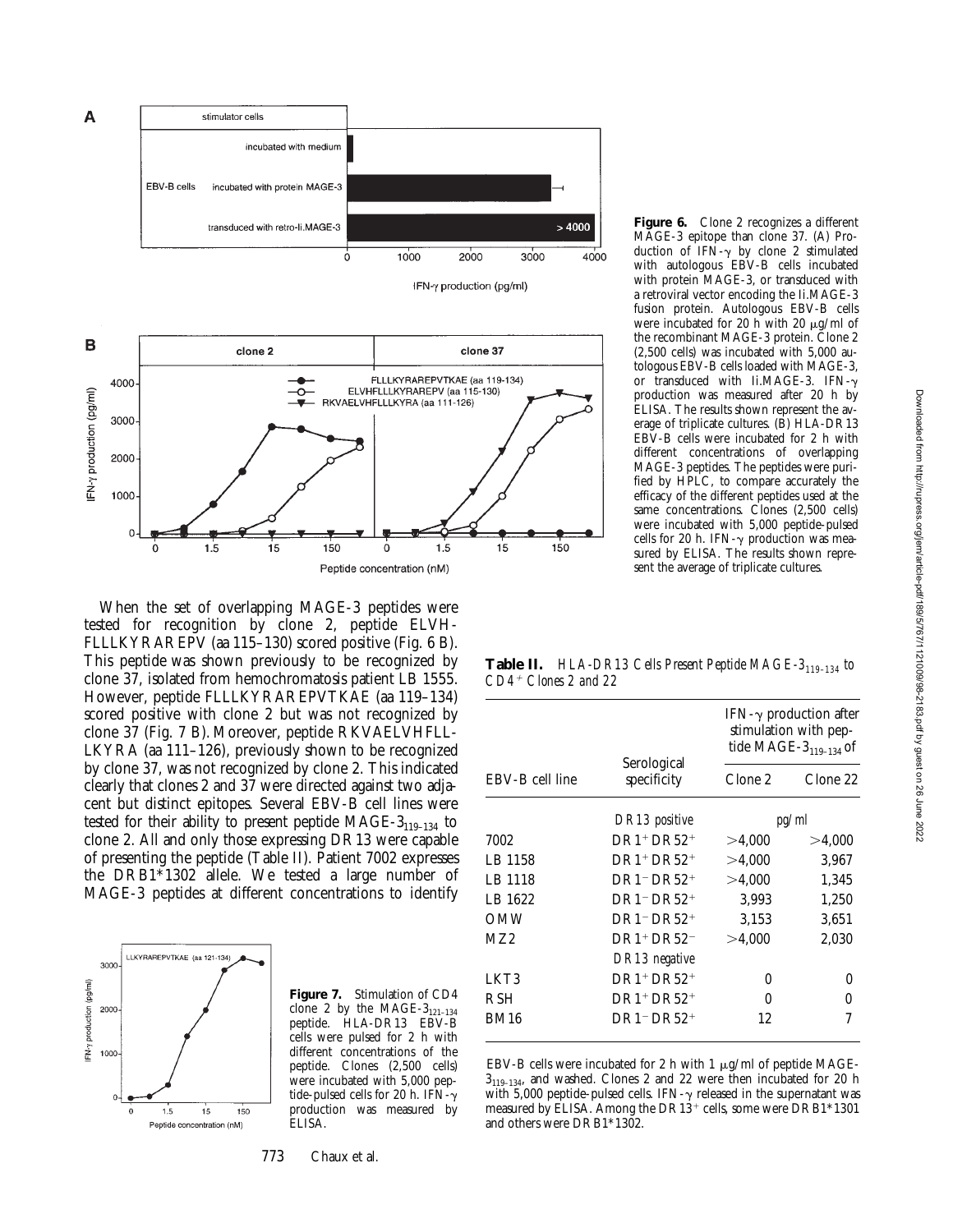the shortest peptide efficiently recognized by clone 2 (data not shown). This proved to be LLKYRAREPVTKAE (aa 121–134; Fig. 7).

Interestingly, peptide  $\text{MAGE-3}_{121-134}$  is also present in proteins MAGE-1, -2, and -6. Therefore, we loaded DR13 EBV-B cells with a MAGE-1 recombinant protein and used them to stimulate the  $CD4<sup>+</sup>$  clones. Clone 2, but not clone 37, produced IFN- $\gamma$  (data not shown).

From hemochromatosis patient LB 1158, yet another anti–MAGE-3  $CD4^+$  clone was obtained, referred to hereafter as clone 22. Patient LB 1158 expresses the DRB1\* 1301 allele. Like clone 2, clone 22 was stimulated by DR13 cells presenting peptide MAGE- $3_{119-134}$  (Table II) and did not recognize peptide MAGE-3<sub>111-126</sub> (data not shown). It was also stimulated by DR13 cells loaded with the MAGE-1 protein (data not shown).

### **Discussion**

The procedure described here seems efficient for the activation of anti-MAGE  $CD4^+$  precursors present in the blood of individuals with or without cancer, and for the resulting isolation of anti-MAGE  $CD4^+$  permanent T cell clones. We are quite confident that it will prove to be applicable to other proteins for the identification of new antigens presented by HLA class II molecules. But our approach is not without disadvantages: a large number of the  $CD4<sup>+</sup>$  clones obtained were apparently directed against contaminants of the protein batch. Therefore, it will be preferable to use one source of antigen for stimulation of the T cells and another to test their specificity. This may be achieved using two batches of protein produced in different organisms, such as bacteria and insect cells infected with baculovirus constructs, or, as shown here, by the use of presenting cells expressing the protein of interest fused to a truncated Ii.

Antigens can be processed through two different pathways that lead to presentation on HLA class II molecules. The endogenous pathway channels some proteins synthesized in the cell towards endosomal compartments, where they are cleaved into peptides that then associate with class II molecules (36). In the exogenous pathway, the APC takes up protein by endocytosis. Early endosomes undergo a progressive transition to late endosomes and then to lysosomes. The late endosomes have a relatively low pH, contain lysosomal hydrolases, and are enriched in HLA-DM and MHC class II molecules, which are associated with Ii in nonameric complexes. Therefore, they are also called MHC class II compartments (MIIC). Ii is rapidly degraded but class II–associated Ii peptide (CLIP), a small part of it, remains bound within the groove of the MHC molecule and blocks access of other peptides until HLA-DM catalyzes its dissociation from class II molecules. This permits the subsequent loading of potentially antigenic peptides. The peptide–HLA class II complexes are then directed to the cell surface (37).

Melanocyte-specific proteins such as tyrosinase contain a lysosomal targeting sequence that enables them to follow the endogenous class II processing pathway (38). Therefore, these differentiation antigens can be recognized directly by  $CD4^+$  T cells on those melanomas that express class II molecules (39). Constitutive expression of class II occurs frequently in melanoma. In line with their cytosolic and nuclear localizations, the MAGE proteins appear to lack the targeting sequences that would enable them to follow the endogenous class II pathway (5, 40, 41). This probably explains why the anti–MAGE-3  $CD4^+$  clones obtained were unable to recognize an HLA-DR13 tumor cell line expressing MAGE-3.

The anti–MAGE-3  $CD4^+$  clones could be stimulated by HLA-DR13 dendritic cells loaded with extracts of cells producing a large amount of MAGE-3 protein. However, they failed to recognize dendritic cells incubated with lysates of tumor cells expressing *MAGE-3*. This might be due to a lower quantity of protein MAGE-3 in these tumor cell extracts. However, this process may be more efficient in vivo, where loading of dendritic cells with apoptotic bodies from tumor cells might result in very efficient presentation of MAGE-3 epitopes (42). The notion that MAGE-3 antigens can be presented to  $CD4^+$  T cells in vivo is supported by the observation that some cancer patients produce anti-MAGE antibodies (11, 43, 44). This is probably due to destruction of some tumor cells followed by uptake of the debris by macrophages or dendritic cells.

In a recently completed clinical trial, 25 tumor-bearing HLA-A1 melanoma patients with advanced disease received 3 subcutaneous injections of a MAGE-3 peptide presented by HLA-A1 (45). Tumor regressions were observed in seven patients, and three of these were complete. No increase in anti-MAGE CTLs could be detected in the blood of these patients, including those whose tumor regressed. The regressions occurred very slowly, suggesting that they may have been caused by a weak immune response. A major limitation of such a class I peptide–based approach might be that the CTLs elicited by the peptide reach the tumor but fail to be restimulated properly at the tumor site so that CTL amplification does not occur. This could be due to the lack of help by tumor-specific  $CD4^+T$ cells. Vaccination strategies with MAGE-3 products may benefit from the induction of anti– $MAGE-3 CD4+T$  cells, despite the fact that tumor cells that express both class II molecules and MAGE-3 are unable to activate  $CD4^+$  T cells directly. Upon lysis of some tumor cells by a first CTL attack, tumor debris could be processed by tumor-infiltrating APCs. Activated tumor-specific  $CD4^+$  T cells located around the tumor could then be restimulated by these cells. These  $CD4^+$  T lymphocytes might then favor the activation and proliferation of the effector  $CD8^+$  T cells, provoke the maturation of dendritic cells via CD40–CD40L interactions, and mediate recruitment of additional immune cells at the tumor sites (46–48). The resulting amplification of the immune response might then lead rapidly to the complete destruction of the tumor mass. Immunization with MAGE-3 peptides presented by class I and class II molecules or with a purified protein may represent one possibility for inducing both MAGE-3–specific  $CD4^+$  and  $CD8^+$  T cells. Another possibility is the reinfusion into pa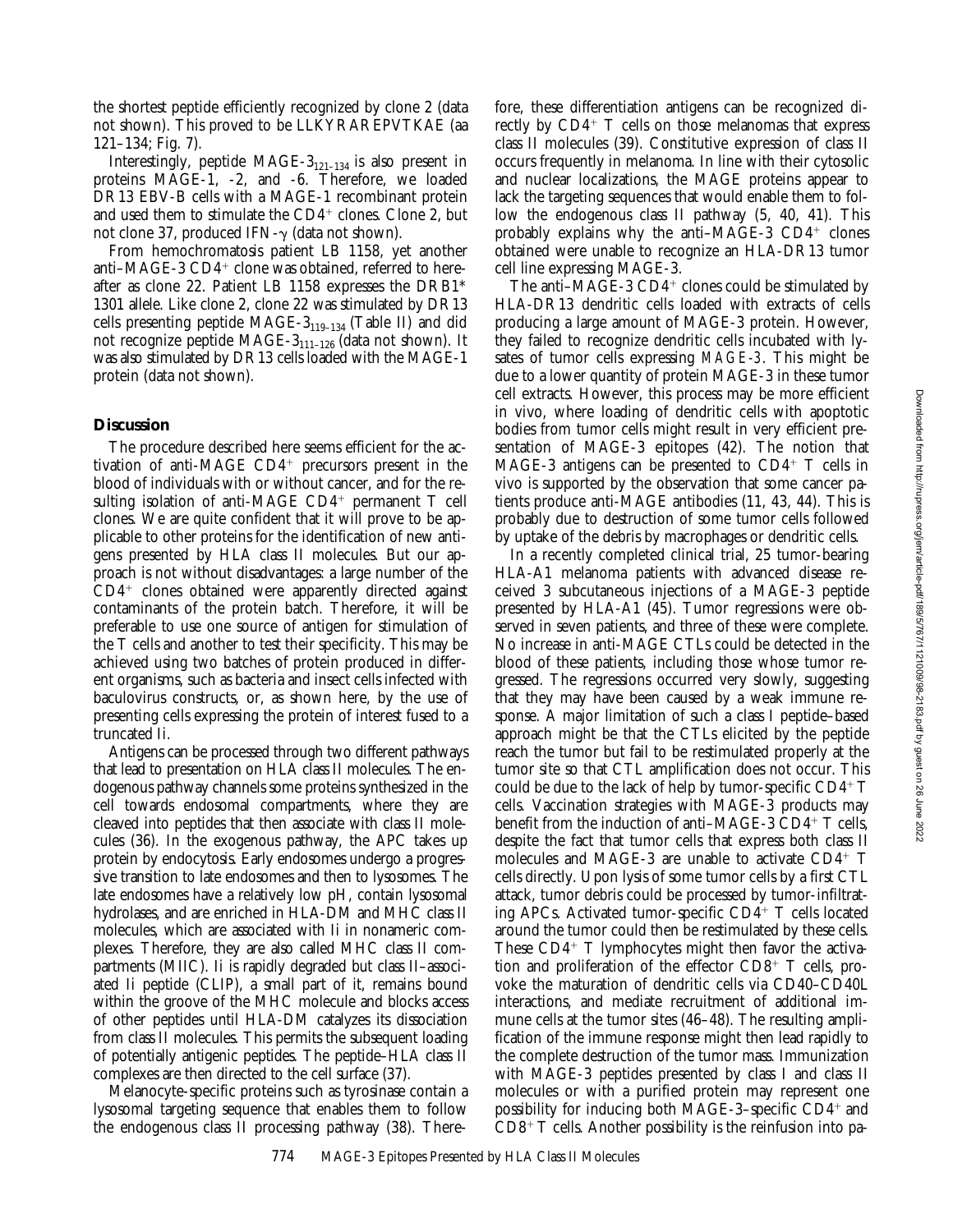tients of autologous APCs loaded with MAGE-3 peptides binding to both HLA class I and class II molecules. This will require the characterization of several epitopes to cope with HLA restriction. Alternatively, autologous dendritic cells could be infected with recombinant viruses encoding an Ii.MAGE-3 fusion protein. Expression of Ii.MAGE-3 in EBV-transformed B cells was shown to result not only in the presentation of class II epitopes, but also in a very efficient presentation of a class I epitope recognized by an anti– MAGE-3.A1 CTL (Corthals, J., and K. Thielemans, manuscript in preparation). Patients could also be immunized directly with recombinant viruses encoding Ii.MAGE-3.

A number of results obtained in mice support the importance of immunization against antigens presented by class II molecules. Direct injection of a recombinant vaccinia encoding a human papilloma virus E7 protein linked to the sorting signal of the lysosomal-associated membrane protein (LAMP-1) was very effective in inducing protective immunity against a challenge with an  $E7^+$  class II<sup>+</sup> tumor. In contrast, animals injected with a vaccinia coding for the normal E7 protein were not protected (49). In another mouse model, strong protection was achieved against highly aggressive tumor cells lacking MHC class II expression through a single vaccination with a tumor-specific T helper peptide encoded by the Moloney murine leukemia virus (21). In this model, the  $CD8^+$  CTLs were helped efficiently by peptide-primed tumor-specific  $CD4^+$  T cells.

A clinical trial was recently initiated with a MAGE-3 recombinant protein. In this trial as in others involving recombinant viruses harboring large *MAGE* sequences, it will be essential to have reliable monitoring of the anti– MAGE-3  $CD4^+$  response. Our observations that  $CD4^+$ cells directed against a minor contaminant in the protein batch can easily be activated in vitro have implications for this monitoring. To avoid possible misinterpretation of in vitro assays and of delayed-type hypersensitivity (DTH) assays, a protein produced in another organism or autologous cells expressing the antigen endogenously should be used for these assays. Another possibility, which narrows the analysis to certain epitopes, is the use of a set of relevant peptides that can be used either to select and amplify peptide-specific T cells in vitro or to label directly T cell receptors with soluble HLA tetramers presenting the relevant peptide (50, 51). Multimeric soluble MHC class II molecules, complexed with a peptide attached covalently, were recently shown to bind with appropriate specificity and affinity to mouse-specific T cells (52). This approach requires prior identification of the antigenic peptides, as described in this report. Considering that several *MAGE* genes share the sequence coding for one of the two MAGE-3.DR13 epitopes reported here, these peptides are relevant to  $\sim$ 16% of Caucasian melanoma patients, as 20% of Caucasians express HLA-DR13 and  $\sim$ 80% of metastatic melanomas express *MAGE-1*, *-2*, *-3*, or -*6*.

We thank Ms. N. Krack and Mr. S. Mapp for help in the preparation of this manuscript.

P. Chaux and R. Luiten were supported by a postdoctoral fellowship from the Training and Mobility of Researchers Program of the European Commission. V. Vantomme was partially supported by the Fonds National de la Recherche Scientifique (TELEVIE grants), Brussels, Belgium. This work was partially supported by the Belgian Programme on Interuniversity Poles of Attraction initiated by the Belgian State, Prime Minister's Office, Science Policy Programming, and by grants from the Association contre le Cancer, Brussels, Belgium, from the BIOMED 2 programme of the European Community, from the Fonds J. Maisin, Belgium, and from the Caisse Générale d'Epargne et de Retraite (CGER)-Assurances and VIVA, Brussels, Belgium.

Address correspondence to Pierre van der Bruggen, Ludwig Institute for Cancer Research, Avenue Hippocrate 74, UCL 74.59, B-1200 Brussels, Belgium. Phone: 32-2-764-74-31; Fax: 32-2-762-94-05; E-mail: vanderbruggen@licr.ucl.ac.be

*Received for publication 11 December 1998.*

# **References**

- 1. Anichini, A., G. Fossati, and G. Parmiani. 1987. Clonal analysis of the cytolytic T-cell response to human tumors. *Immunol. Today.* 8:385–389.
- 2. Hérin, M., C. Lemoine, P. Weynants, F. Vessière, A. Van Pel, A. Knuth, R. Devos, and T. Boon. 1987. Production of stable cytolytic T-cell clones directed against autologous human melanoma. *Int. J. Cancer.* 39:390–396.
- 3. De Plaen, E., K. Arden, C. Traversari, J.J. Gaforio, J.-P. Szikora, C. De Smet, F. Brasseur, P. van der Bruggen, B. Lethé, C. Lurquin, et al. 1994. Structure, chromosomal localization and expression of twelve genes of the MAGE family. *Immunogenetics.* 40:360–369.
- 4. Van den Eynde, B., and P. van der Bruggen. 1997. T cell defined tumor antigens. *Curr. Opin. Immunol.* 9:684–693.
- 5. Takahashi, K., S. Shichijo, M. Noguchi, M. Hirohata, and K. Itoh. 1995. Identification of MAGE-1 and MAGE-4 proteins in spermatogonia and primary spermatocytes of testis. *Cancer Res.* 55:3478–3482.
- 6. Haas, G.G., Jr., O.J. D'Cruz, and L.E. De Bault. 1988. Distribution of human leukocyte antigen-ABC and -D/DR antigens in the unfixed human testis. *Am. J. Reprod. Immunol. Microbiol.* 18:47–51.
- 7. Boël, P., C. Wildmann, M.-L. Sensi, R. Brasseur, J.-C. Renauld, P. Coulie, T. Boon, and P. van der Bruggen. 1995. BAGE, a new gene encoding an antigen recognized on human melanomas by cytolytic T lymphocytes. *Immunity.* 2:167–175.
- 8. Van den Eynde, B., O. Peeters, O. De Backer, B. Gaugler, S.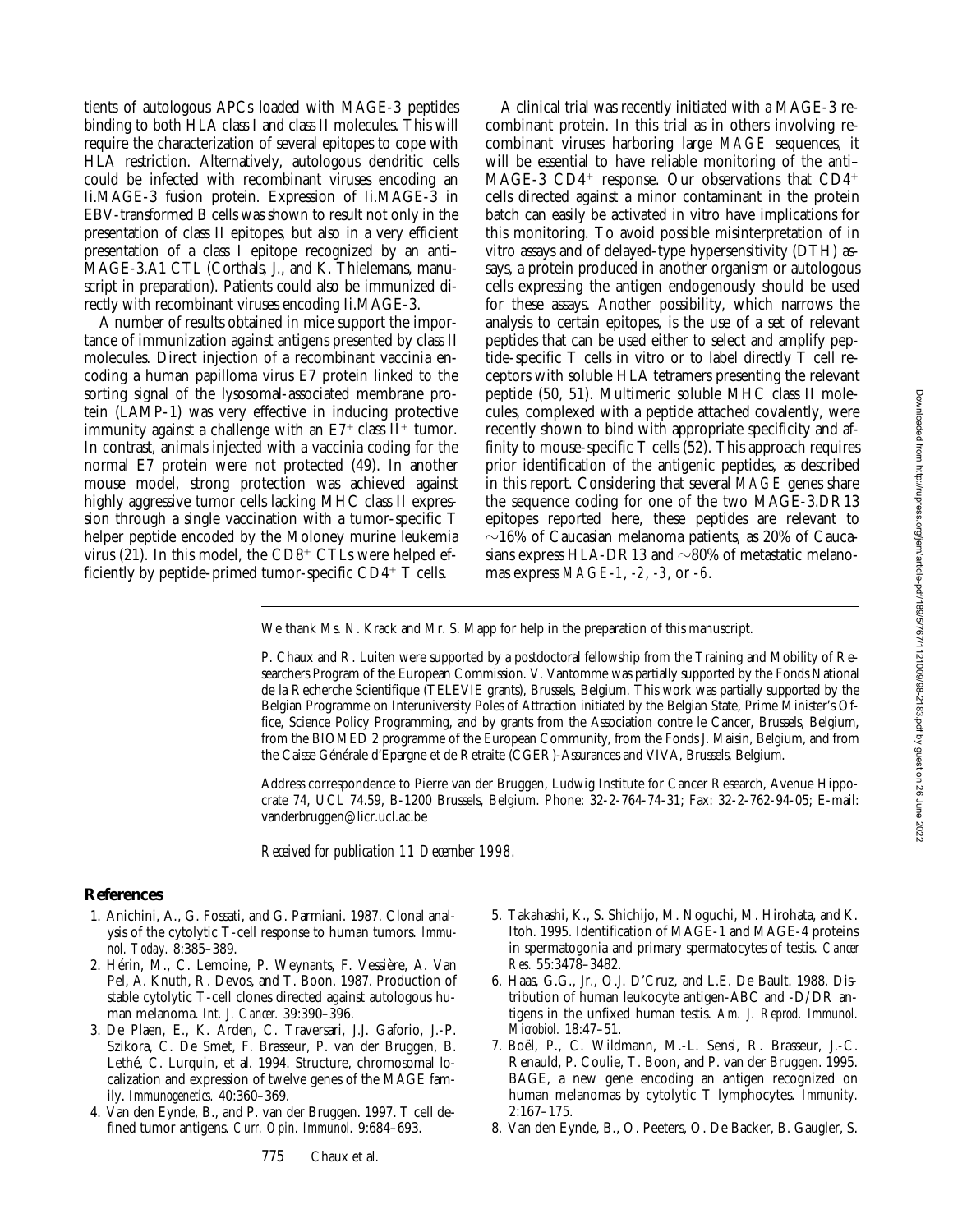Lucas, and T. Boon. 1995. A new family of genes coding for an antigen recognized by autologous cytolytic T lymphocytes on a human melanoma. *J. Exp. Med.* 182:689–698.

- 9. Lucas, S., C. De Smet, K.C. Arden, C.S. Viars, B. Lethé, C. Lurquin, and T. Boon. 1998. Identification of a new MAGE gene with tumor-specific expression by representational difference analysis. *Cancer Res.* 58:743–752.
- 10. Lethé, B., S. Lucas, L. Michaux, C. De Smet, D. Godelaine, A. Serrano, E. De Plaen, and T. Boon. 1998. LAGE-1, a new gene with tumor specificity. *Int. J. Cancer.* 76:903–908.
- 11. Sahin, U., O. Türeci, and M. Pfreundschuh. 1997. Serological identification of human tumor antigens. *Curr. Opin. Immunol.* 9:709–716.
- 12. Gaugler, B., B. Van den Eynde, P. van der Bruggen, P. Romero, J.J. Gaforio, E. De Plaen, B. Lethé, F. Brasseur, and T. Boon. 1994. Human gene MAGE-3 codes for an antigen recognized on a melanoma by autologous cytolytic T lymphocytes. *J. Exp. Med.* 179:921–930.
- 13. Celis, E., V. Tsai, C. Crimi, R. DeMars, P.A. Wentworth, R.W. Chesnut, H.M. Grey, A. Sette, and H.M. Serra. 1994. Induction of anti-tumor cytotoxic T lymphocytes in normal humans using primary cultures and synthetic peptide epitopes. *Proc. Natl. Acad. Sci. USA.* 91:2105–2109.
- 14. van der Bruggen, P., J. Bastin, T. Gajewski, P.G. Coulie, P. Boël, C. De Smet, C. Traversari, A. Townsend, and T. Boon. 1994. A peptide encoded by human gene MAGE-3 and presented by HLA-A2 induces cytolytic T lymphocytes that recognize tumor cells expressing MAGE-3. *Eur. J. Immunol.* 24:3038–3043.
- 15. Kawashima, I., S. Hudson, V. Tsai, S. Southwood, K. Takesako, E. Appella, A. Sette, and E. Celis. 1998. The multiepitope approach for immunotherapy for cancer: identification of several CTL epitopes from various tumor-associated antigens expressed on solid epithelial tumors. *Hum. Immunol.* 59:1–14.
- 16. Tanaka, F., T. Fujie, K. Tahara, M. Mori, K. Takesako, A. Sette, E. Celis, and T. Akiyoshi. 1997. Induction of antitumor cytotoxic T lymphocytes with a MAGE-3-encoded synthetic peptide presented by human leukocytes antigen-A24. *Cancer Res.* 57:4465–4468.
- 17. Herman, J., P. van der Bruggen, I. Luescher, S. Mandruzzato, P. Romero, J. Thonnard, K. Fleischhauer, T. Boon, and P.G. Coulie. 1996. A peptide encoded by the human gene MAGE-3 and presented by HLA-B44 induces cytolytic T lymphocytes that recognize tumor cells expressing MAGE-3. *Immunogenetics.* 43:377–383.
- 18. Greenberg, P.D., D.E. Kern, and M.A. Cheever. 1985. Therapy of disseminated murine leukemia with cyclophosphamide and immune Lyt-1+, $2$ <sup>-</sup> T cells. Tumor eradication does not require participation of cytotoxic T cells. *J. Exp. Med.* 161:1122–1134.
- 19. Grohmann, U., R. Bianchi, M.C. Fioretti, F. Fallarino, L. Binaglia, C. Uyttenhove, A. Van Pel, T. Boon, and P. Puccetti. 1995.  $CD8+$  cell activation to a major mastocytoma rejection antigen, P815AB: requirement for tum  $-$  or helper peptides in priming for skin test reactivity to a P815ABrelated peptide. *Eur. J. Immunol.* 25:2797–2802.
- 20. Pulaski, B.A., and S. Ostrand-Rosenberg. 1998. Reduction of established spontaneous mammary carcinoma metastases following immunotherapy with major histocompatibility complex class II and B7.1 cell-based tumor vaccines. *Cancer Res.* 58:1486–1493.
- 21. Ossendorp, F., E. Mengede, M. Camps, R. Filius, and C.

Melief. 1998. Specific T helper cell requirement for optimal induction of cytotoxic T lymphocytes against major histocompatibility complex class II negative tumors. *J. Exp. Med.* 187:693–702.

- 22. Bosch, G.J., A.M. Joosten, J.H. Kessler, C.J. Melief, and O.C. Leeksma. 1996. Recognition of BCR-ABL positive leukemic blasts by human  $CD4+T$  cells elicited by primary in vitro immunization with a BCR-ABL breakpoint peptide. *Blood.* 88:3522–3527.
- 23. Fossum, B., J. Breivik, G.I. Meling, T. Gedde-Dahl III, T. Hansen, I. Knutsen, T.O. Rognum, E. Thorsby, and G. Gaudernack. 1994. A K-*ras* 13Gly→Asp mutation is recognized by HLA-DQ7 restricted T cells in a patient with colorectal cancer. Modifying effect of DQ7 on established cancers harbouring this mutation? *Int. J. Cancer.* 58:506–511.
- 24. Topalian, S.L., M.I. Gonzales, M. Parkhurst, Y.F. Li, S. Southwood, A. Sette, S.A. Rosenberg, and P.F. Robbins. 1996. Melanoma-specific  $CD4+T$  cells recognize nonmutated HLA-DR–restricted tyrosinase epitopes. *J. Exp. Med.* 183:1965–1971.
- 25. Kobayashi, H., T. Kokubo, K. Sato, S. Kimura, K. Asano, H. Takahashi, H. Iizuka, N. Miyokawa, and M. Katagiri. 1998.  $CD4$ <sup>+</sup> T cells from peripheral blood of a melanoma patient recognize peptides derived from nonmutated tyrosinase. *Cancer Res.* 58:296–301.
- 26. Li, K., M. Adibzadeh, T. Halder, H. Kalbacher, S. Heinzel, C. Muller, J. Zeuthen, and G. Pawelec. 1998. Tumour-specific MHC-class-II-restricted responses after in vitro sensitization to synthetic peptides corresponding to gp100 and Annexin II eluted from melanoma cells. *Cancer Immunol. Immunother.* 47:32–38.
- 27. Mott, J.E., R.A. Grant, Y.-S. Ho, and T. Platt. 1985. Maximizing gene expression from plasmid vectors containing the  $\lambda$  P<sub>L</sub> promoter: strategies for overproducing transcription termination factor p. Proc. Natl. Acad. Sci. USA. 82:88-92.
- 28. Riviere, I., K. Brose, and R.C. Mulligan. 1995. Effects of retroviral vector design on expression of human adenosine deaminase in murine bone marrow transplant recipients engrafted with genetically modified cells. *Proc. Natl. Acad. Sci. USA.* 92:6733–6737.
- 29. Graham, F., and A. Van der Eb. 1973. A new technique for the assay of infectivity of human adenovirus 5 DNA. *Virology.* 54:456–467.
- 30. Espevik, T., and J. Nissen-Meyer. 1986. A highly sensitive cell line, WEHI 164 clone 13, for measuring cytotoxic factor/tumor necrosis factor from human monocytes. *J. Immunol. Methods.* 95:99–105.
- 31. Hansen, M.B., S.E. Nielsen, and K. Berg. 1989. Re-examination and further development of a precise and rapid dye method for measuring cell growth/cell kill. *J. Immunol. Methods.* 119:203–210.
- 32. Traversari, C., P. van der Bruggen, B. Van den Eynde, P. Hainaut, C. Lemoine, N. Ohta, L. Old, and T. Boon. 1992. Transfection and expression of a gene coding for a human melanoma antigen recognized by autologous cytolytic T lymphocytes. *Immunogenetics.* 35:145–152.
- 33. Bodmer, J.G., S.G.E. Marsh, E.D. Albert, W.F. Bodmer, R.E. Bontrop, D. Charron, B. Dupont, H.A. Erlich, R. Fauchet, B. Mach, et al. 1997. Nomenclature for factors of the HLA system, 1996. *Tissue Antigens.* 49:297–321.
- 34. Engelhard, V.H. 1994. Structure of peptides associated with class I and class II MHC molecules. *Annu. Rev. Immunol.* 12: 181–207.